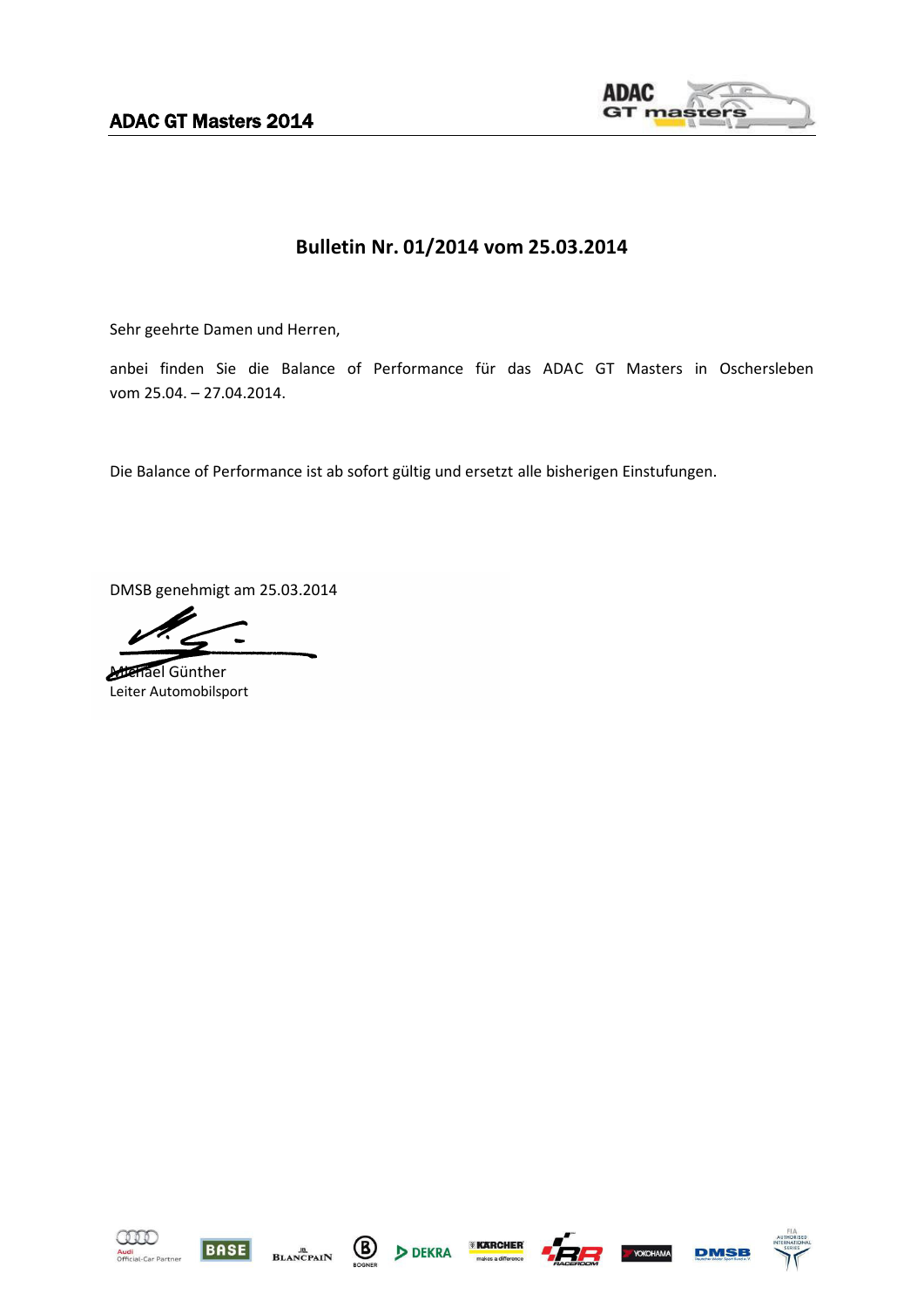

## **BoP ADAC GT Masters for 2013/2014 FIA GT3 Specification Oschersleben 25.04.-27.04.2014**

| <b>Number</b>        | <b>Make</b>         | <b>Model</b>                | Minimum weight | <b>BoP ballast</b> | Complete min. weight | <b>Restrictor</b> |      | <b>Pressure boost limit</b> | Minimum ride height |           |
|----------------------|---------------------|-----------------------------|----------------|--------------------|----------------------|-------------------|------|-----------------------------|---------------------|-----------|
|                      |                     |                             | [kg]           | [kg]               | [kg]                 | [n]               | [mm] |                             | Front [mm]          | Rear [mm] |
| GT3-016              | Ford                | GT                          | 1190           | 50                 | 1240                 |                   | 57   |                             |                     |           |
| GT3-017              | Audi                | R8 LMS                      | 1250           | 15                 | 1265                 |                   | 47   |                             |                     |           |
| GT3-023              | <b>BMW</b>          | E89 Z4                      | 1230           | 30                 | 1260                 |                   | 70   |                             |                     |           |
| GT3-024              | Lamborghini         | LP560-4                     | 1175           | 50                 | 1225                 |                   | 47   | $\overline{\phantom{0}}$    | 85                  | 80        |
| GT3-025              | Porsche             | 911 GT3 R                   | 1200           | 30                 | 1230                 |                   | 56   |                             |                     |           |
| GT3-026              | Corvette            | Callaway Corvette Z06 R GT3 | 1270           | 20                 | 1290                 |                   | 55   |                             |                     |           |
| GT3-028              | Mercedes            | <b>SLS AMG GT3</b>          | 1310           | 20                 | 1330                 |                   | 36   |                             |                     |           |
| GT3-029              | Ferrari             | 458 Italia GT3              | 1250           | 15                 | 1265                 |                   | 41   |                             |                     |           |
| GT3-030              | Nissan              | <b>GT-R NISMO GT3</b>       | 1300           | 0                  | 1300                 |                   | 40   | see table                   |                     |           |
| GT3-031              | McLaren             | MP4-12C                     | 1245           | 10                 | 1255                 |                   | 36   | see table                   |                     |           |
| GT3-032              | <b>Aston Martin</b> | Vantage GT3                 | 1230           | 50                 | 1280                 |                   | 40   |                             |                     |           |
| GT3-033              | Chevrolet           | Camaro                      | 1290           | 10                 | 1300                 |                   | 66   |                             | 91                  | 99        |
| GT3-034              | Maserati            | Granturismo MC GT3          | <b>1200</b>    | 20                 | <b>1220</b>          | $\mathbf{1}$      | 65   |                             |                     |           |
| GT3-XXX <sup>*</sup> | Bentley             | <b>Continental GT3</b>      | <b>1300</b>    | $\mathbf{0}$       | <b>1300</b>          | $\overline{2}$    | 38   | see table                   |                     |           |

\* Subject to the approval of the 2014 EVO homologation

| <b>Pressure boost limit</b> |                         |                                           |      |                                |                     |  |  |
|-----------------------------|-------------------------|-------------------------------------------|------|--------------------------------|---------------------|--|--|
|                             | <b>McLaren MP4 12-C</b> | <b>Nissan GT-R NISMO GT3</b>              |      | <b>Bentley Continental GT3</b> |                     |  |  |
| Engine speed [rpm]          | Pboost limit [barA]     | Pboost limit [barA]<br>Engine speed [rpm] |      | Engine speed [rpm]             | Pboost limit [barA] |  |  |
| 4000                        | 1,82                    | All                                       | 2,05 | 4000                           | 2,11                |  |  |
| 4500                        | 1,80                    |                                           |      | 4500                           | 2,08                |  |  |
| 5000                        | 1,75                    |                                           |      | 5000                           | 2,06                |  |  |
| 5500                        | 1,75                    |                                           |      | 5500                           | 2,06                |  |  |
| 6000                        | 1,75                    |                                           |      | 6000                           | 1,85                |  |  |
| 6500                        | 1,62                    |                                           |      | 6500                           | 1,76                |  |  |
| 7000                        | 1,50                    |                                           |      | $\geq 7000$                    | 1,60                |  |  |
| $\geq 7500$                 | 1,42                    |                                           |      |                                |                     |  |  |

Notes on boost control:

2.1. Values are absolute pressure for an ambient pressure of 1010 mbar

2.2. Competitors must adjust boost pressure relative to ambient pressure at each event

2.3. Control of Pboost strategy as per document attached

Notes on weight and restrictors:

1.1. The fixiation of additional weight on top of the homologated weight must be approved by the Technical Delegate.

1.2. Technical drawings of air restrictors must be registered with the FIA. Only restrictors in compliance with this registration are allowed.